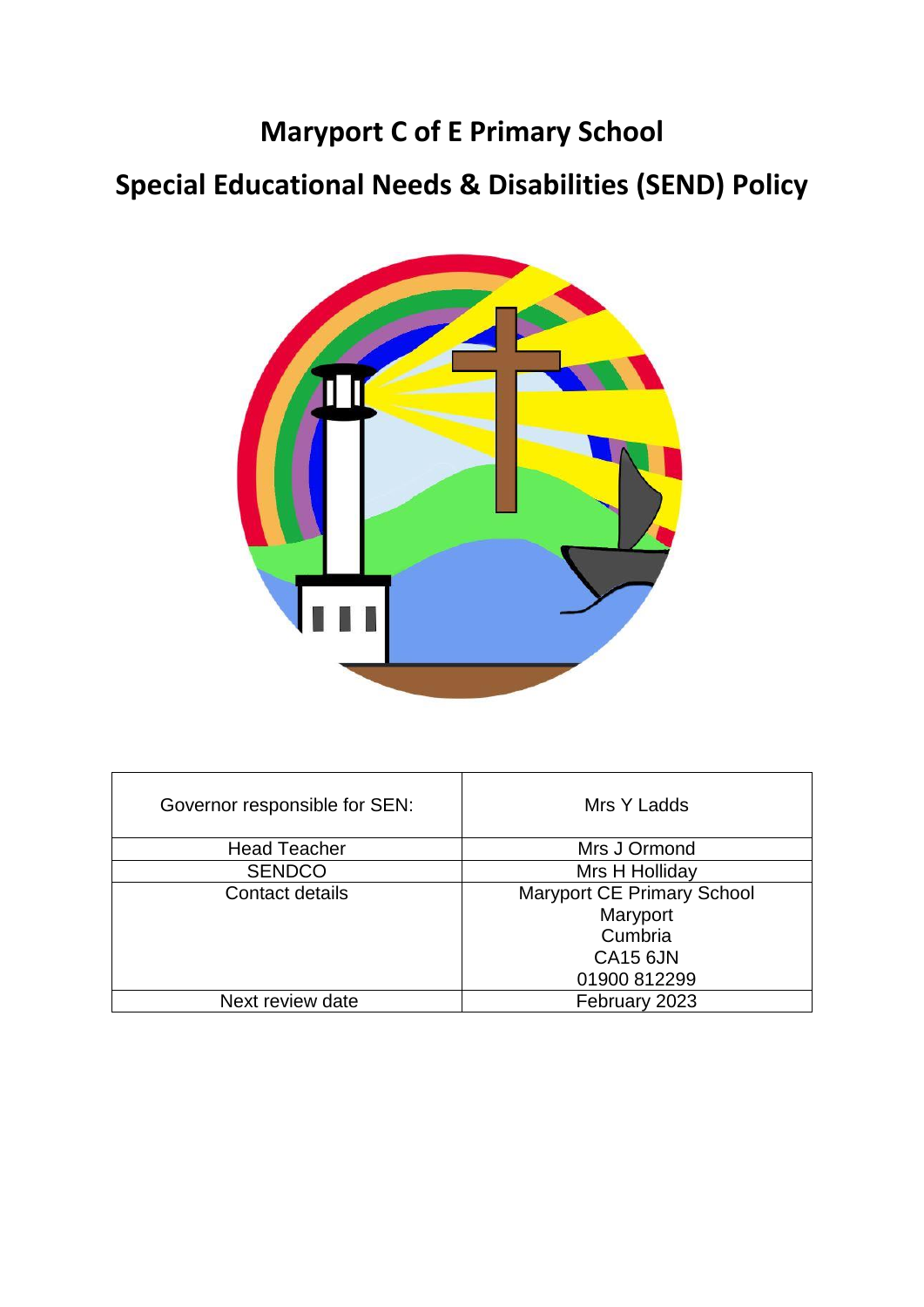# **Special Educational Needs and Disability (SEND) Policy**

This policy is in line with our teaching and learning policy and equality of opportunity policy and aims to support inclusion for all of our children.

Maryport C of E Primary School will do its best to ensure that the necessary provision is made for any pupil who has special educational needs or disabilities. We will ensure that all staff in the school are able to identify and provide for those pupils who have special educational needs or disabilities to allow pupils with SEND to join in the activities of the school.

The staff and governors of Maryport C of E Primary School will also work to ensure that all SEND pupils reach their full potential, are fully included within the school community and are able to make successful transfers between educational establishments. This policy aims to support all members of staff in providing positive whole school approaches towards the learning, progress and achievement of SEND pupils. With this as an underlying principle, we believe that;

#### *All teachers are teachers of Special Educational Needs. Every teacher is responsible and accountable for the progress and development of all pupils in their class even where pupils access support from teaching assistants or specialist staff.*

Teaching and supporting pupils with SEND is therefore a whole school responsibility requiring a whole school response. Meeting the needs of pupils with SEND requires partnership working between all those involved – Local Authority (LA), school, parents/carers, pupils, children's services and all other agencies.

# **Aims and Objectives**

The SEND Policy of the Maryport Church of England Primary School reflects the principles of the 0-25 SEND Code of Practice (2015). The aims of this special educational needs policy are to:

- Ensure the Equality Act 2010 duties for pupils with disabilities are met,
- To enable pupils with special educational needs to have their needs met,
- To take into account the views of the pupils with special educational needs,
- To encourage good communication and genuine partnerships with parents/carers of children with special educational needs,
- To facilitate full access to a broad, balanced and relevant education, including an appropriate curriculum for the foundation stage and the National Curriculum, for pupils with special educational needs,
- To implement a graduated approach to meeting the needs of pupils using the Assess, Plan, Do, Review process,
- Develop a culture of inclusion valuing high quality teaching for all learners, with teachers using a range of effective differentiation methods,
- Employ a collaborative approach with learners with a SEN, disability or medical need, their families, staff within school, other external agencies including those from Health and Social Care,
- Set appropriate individual learning outcomes based on prior achievement, high aspirations and the views of the learner and family,
- Share expertise and good practice across the school and local learning community,
- Make efficient and effective use of school resources,
- Have regard to the Code of Practice (2015) for the identification, assessment, support and review of special educational needs,
- Have regard to guidance detailed by Cumbria County Council.
- To ensure that staff, parents, carers and pupils are aware of the school's confidentiality policy and procedures.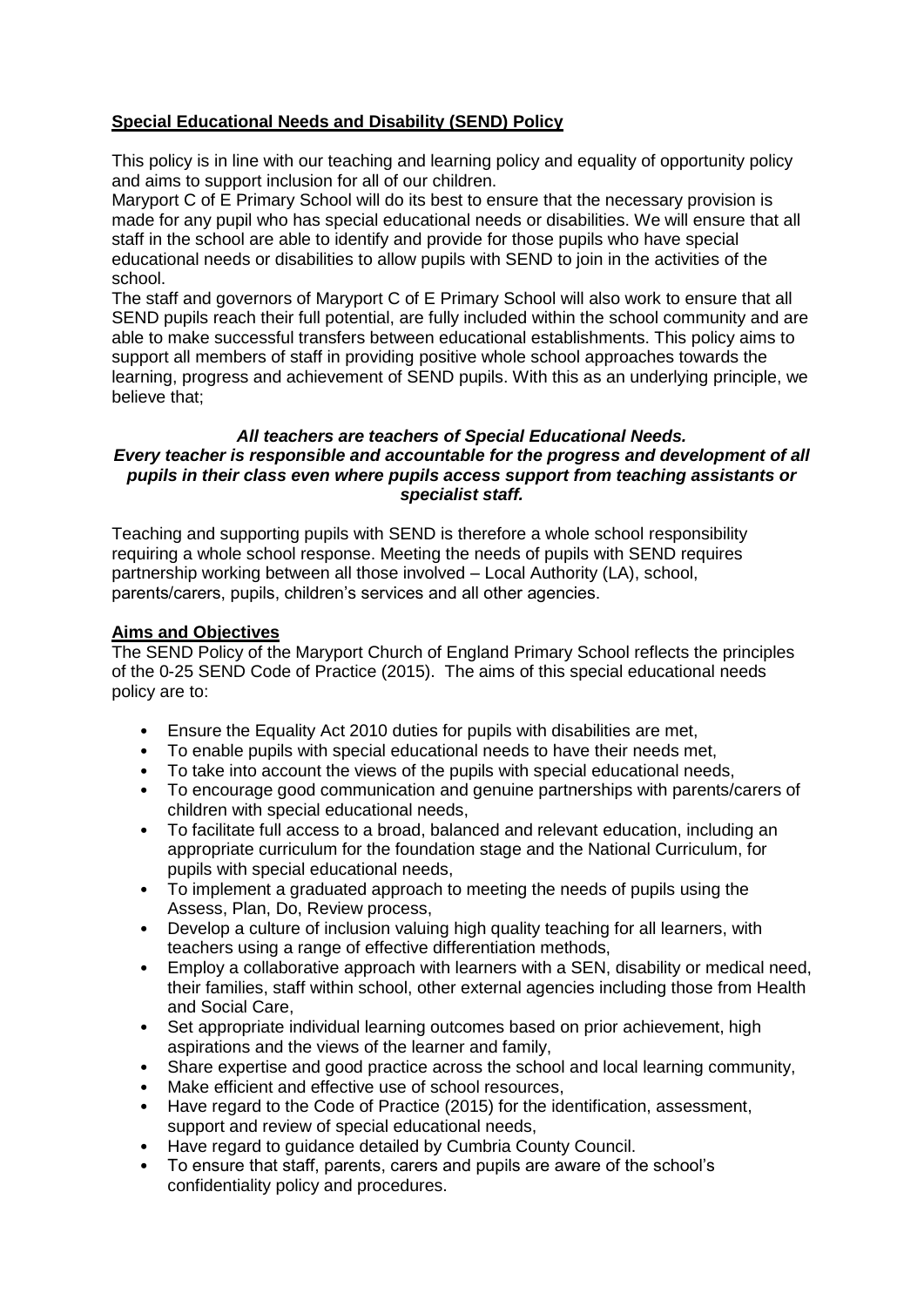• To ensure that all health and safety procedures are implemented when supporting a child in school.

# **Legislation and guidance**

This policy and information report is based on the statutory Special Educational Needs and Disability (SEND) Code of Practice and the following legislation:

- Part 3 of the Children and Families Act 2014, which sets out schools' responsibilities for pupils with SEN and disabilities
- The Special Educational Needs and Disability Regulations 2014, which set out schools' responsibilities for education, health and care (EHC) plans, SEN coordinators (SENCOs) and the SEN information report

#### **Identifying and supporting Special Educational Needs & Disabilities**

#### **Definition of SEN**

Pupils have special educational needs if they have a learning difficulty or disability which calls for special education provision to be made for him/her namely provision *which is additional to or different from* that normally available in a differentiated curriculum. Maryport C of E Primary School regards pupils as having a Special Educational Need if they:

- a) Have a significantly greater difficulty in learning than the majority of pupils of the same age, or;
- b) Have a disability which prevents or hinders him/her from making use of facilities of a kind generally provided for others of the same age in mainstream schools or mainstream post-16 institutions
- c) A child under compulsory age has special educational needs if they fall within the definition at (a) or (b) above or would do so if special educational provision was not made for them (Section 20 Children and Families Act 2014)

Pupils must not be regarded as having a learning difficulty solely because the language or form of language of their home is different from the language in which they will be taught.

Maryport C of E Primary School will have regard to the SEND Code of Practice 2015 when carrying out its duties towards all pupils with SEND and ensure that parents/carers are informed by the school that SEND provision is being made for their child.

There may be times in a pupil's school career when they are identified as having a Special Educational Need.

These pupils will be provided with intervention and/or support that is 'additional to or different from' the normal differentiated curriculum. This may be on an ongoing basis or for a limited time. Many pupils with sensory and/or physical disabilities may require adaptations, made as reasonable adjustments under the Equality Act 2010.

#### **Areas of Special Education Need**

Our school currently provides additional and/or different provision for a range of needs, including:

- Communication and interaction, for example, autistic spectrum disorder, Asperger's Syndrome, speech and language difficulties
- Cognition and learning, for example, dyslexia, dyspraxia,
- Social, emotional and mental health difficulties, for example, attention deficit hyperactivity disorder (ADHD),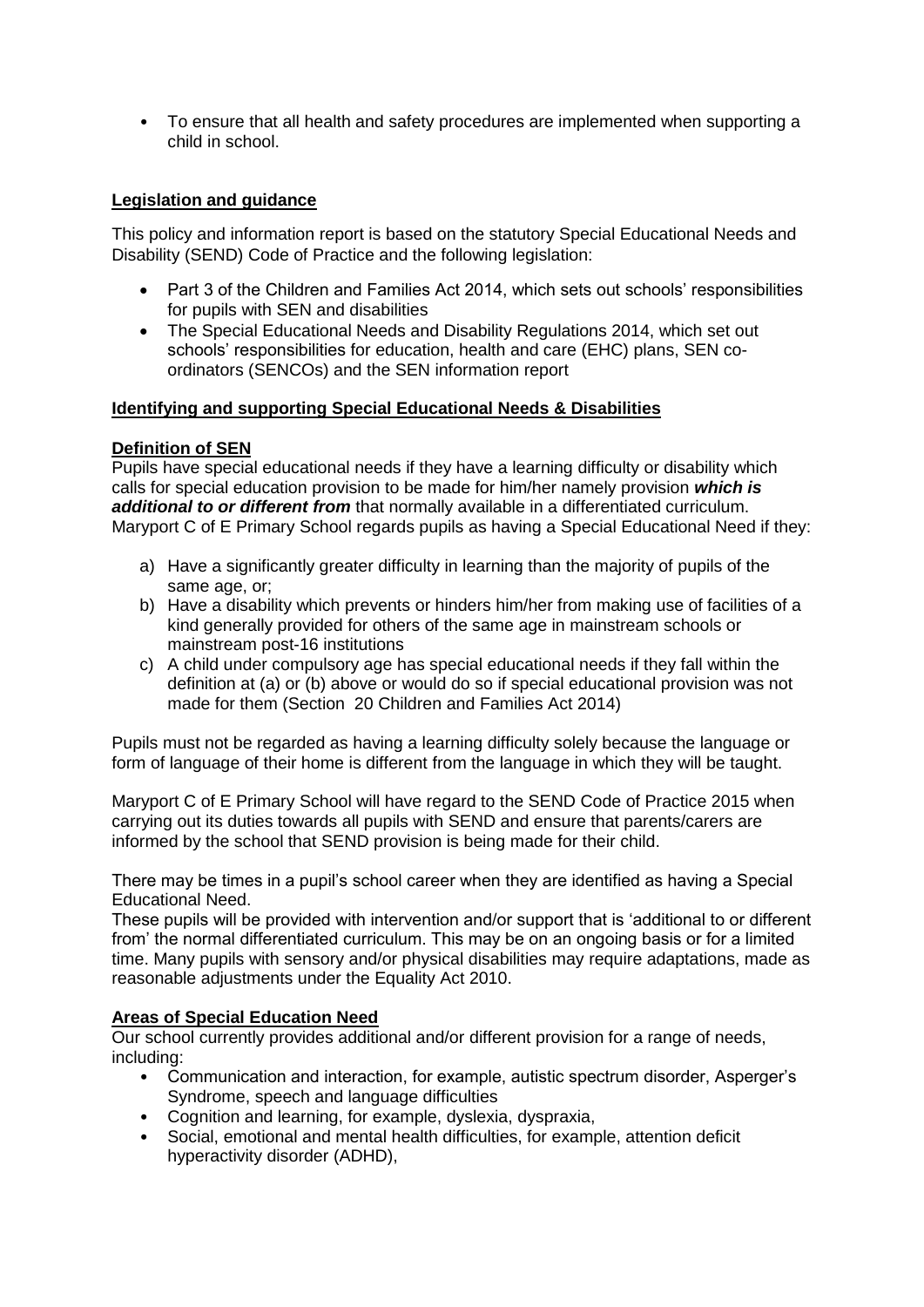- Sensory and/or physical needs, for example, visual impairments, hearing impairments, processing difficulties, epilepsy, mobility problems, diabetes
- Moderate/severe/profound and multiple learning difficulties

#### **Pastoral Support**

Pupils have access to a learning mentor including extra pastoral support if needed. This is to support and improve their emotional and social development – e.g. strategies to build resilience.

#### **Bullying**

All staff have a duty to prevent bullying within school. All staff are aware of the Bullying Policy and Internet Acceptable Use Policy (available on school website) and adhere to follow the principals.

#### **A Graduated Response to SEND**

#### **Early Concerns**

The progress made by all pupils is regularly monitored and reviewed. Initially, concerns registered by teachers, parents/carers or other agencies are addressed by appropriate differentiation within the classroom and a record is kept of strategies used. This can be then used in later discussions if concerns persist.

#### **How we identify and support pupils with SEN**

All pupils' attainment and achievements are monitored by their teacher who is required to provide high quality teaching and learning opportunities differentiated for individual pupils. Where a pupil is making inadequate progress or falls behind their peers, additional support will be provided under the guidance of the class teacher. Adequate progress could:

- Be similar to that of peers;
- Match or better the pupils' previous rate of progress;
- Close the attainment gap between the pupil and their peers;
- Prevent the attainment gap growing wider.

Where pupils continue to make inadequate progress despite support and high quality teaching, the class teacher will work with the school's Special Educational Needs Coordinator (SENCo) to assess if a pupil has a significant learning difficulty and agree appropriate support.

In some cases it may be necessary to seek assessment by or advice from an external professional such as a specialist teacher or educational psychologist. This will always involve discussion and agreement with the pupil's parents/carers.

When considering whether a pupil has a special educational need any of the following may be evident:

- Makes little or no progress even when teaching approaches are targeted particularly in a pupil's identified area of weakness;
- Shows signs of difficulty in developing literacy or mathematics skills which result in poor attainment in some curriculum areas;
- Persistent emotional or behavioural difficulties which are not ameliorated by appropriate behaviour management strategies;
- Has sensory or physical problems and continues to make little or no progress despite the provision of specialist equipment;
- Has communication and /or interaction difficulties and continues to make little or no progress despite the provision of an appropriate differentiated curriculum.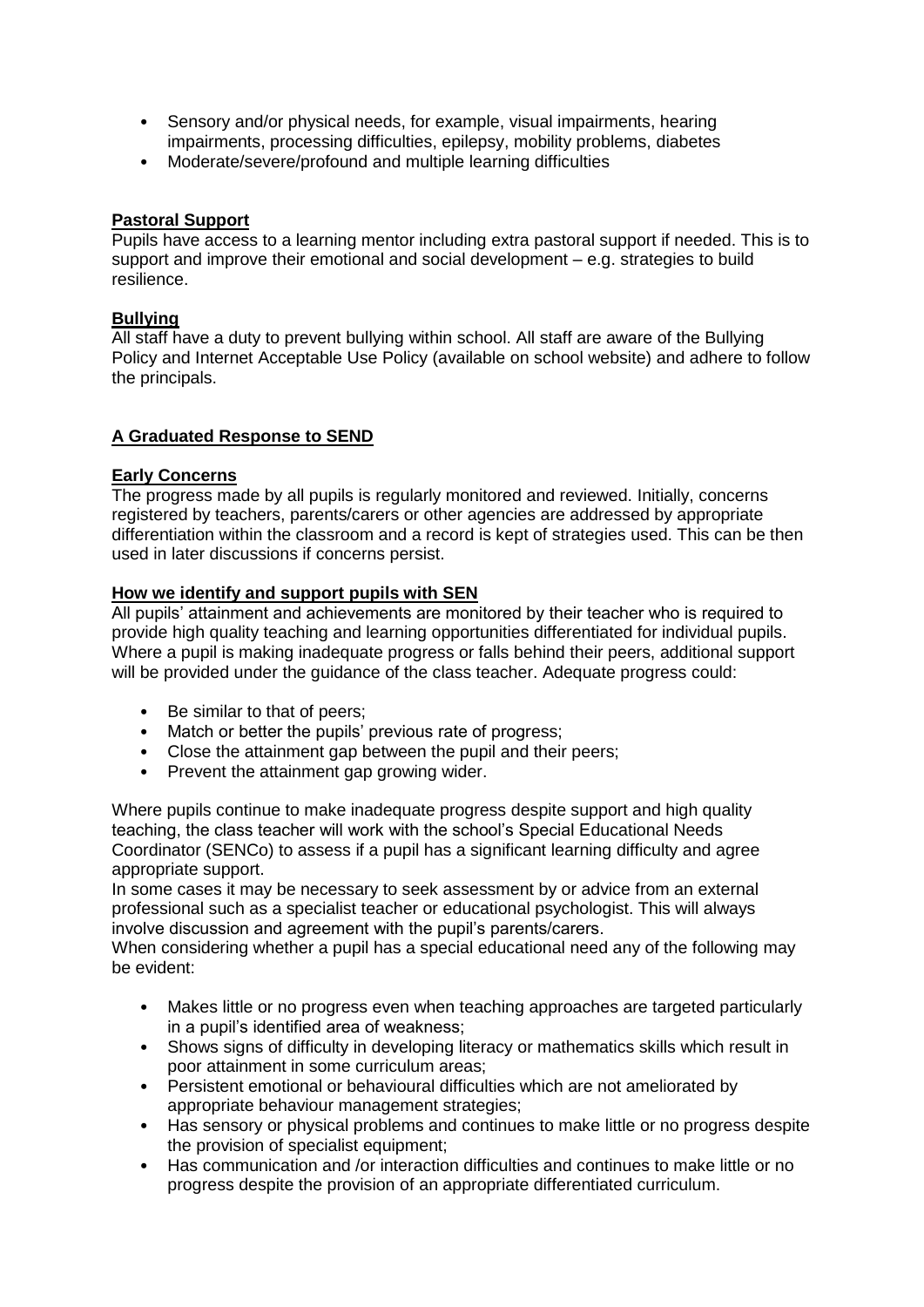- Has emotional or behavioural difficulties which substantially and regularly interfere with the pupil's own learning or that of the class groups, despite having an individualised behaviour support programme;
- Has SEND, physical or medical needs that require additional specialist equipment or regular advice or visits by a specialist service;
- Has a communication and/or an interaction difficulty that impedes the development of social relationships and cause a substantial barrier to learning.

# **Assess, Plan, Do and Review**

Where a pupil is identified as having SEN, we will take action to support effective learning by removing barriers to learning and put effective special educational provision in place. This **SEN support** will take the form of a four-part cycle through which earlier decisions and actions are revisited, refined and revised with a growing understanding of the pupil's needs and of what supports the pupil in making good progress and securing good outcomes. This child centred approach is known as **the graduated approach – assess, plan, do, review.**  For pupils with low level special educational needs the cycle of **Assess, Plan, Do** and **Review** will fit into the regular termly assessment and planning cycle for all pupils. These are known as Pupil Progress Meetings. For those pupils with more complex needs or for who a more frequent cycle needs to be employed additional meeting dates will be set and will include the termly Pupil Progress Meetings.

#### **Graduated Response**

#### **Assess**

In identifying a pupil as needing SEND support the class teacher, working with the SENCo, should carry out a clear analysis of the pupil's needs. This should draw on the teacher's assessment and experience of the pupil, their previous progress and attainment, as well as information gathered from other areas of the school.

The pupil's development in comparison to their peers and national data should also be considered along with the parent's views and experience, the pupil's views and, if relevant, advice from external support services.

This assessment will be reviewed regularly to ensure support and intervention are matched to need, barriers to learning are identified and overcome so that a clear picture of the interventions put in place and their impact is developed. With some areas of SEN, the most reliable method of developing a more accurate picture of need will be the way in which the pupil responds to an intervention.

#### **Plan**

Parents/carers, with their child, will meet with the class teacher and the SENCo to decide on the interventions and support to be put in place as well as the expected impact on progress and development.

The Individual Education Plan (IEP) will clearly identify the areas of needs, the desired outcomes, the support and resources provided, including any teaching strategies or approaches that are required and when the IEP will be reviewed.

The support and intervention provided will be selected to meet the outcomes identified for the pupil, based on reliable evidence of effectiveness and will be provided by staff with appropriate skills and knowledge.

The IEP will usually involve a contribution by parents/carers to reinforce learning at home. Where appropriate, the IEP will detail the support from other agencies and how this will support the pupil in achieving the desired outcomes.

So, if it is agreed that a pupil requires SEN support, all parties meet and develop an IEP detailing the support which will bring about the next part of the cycle –

**Do**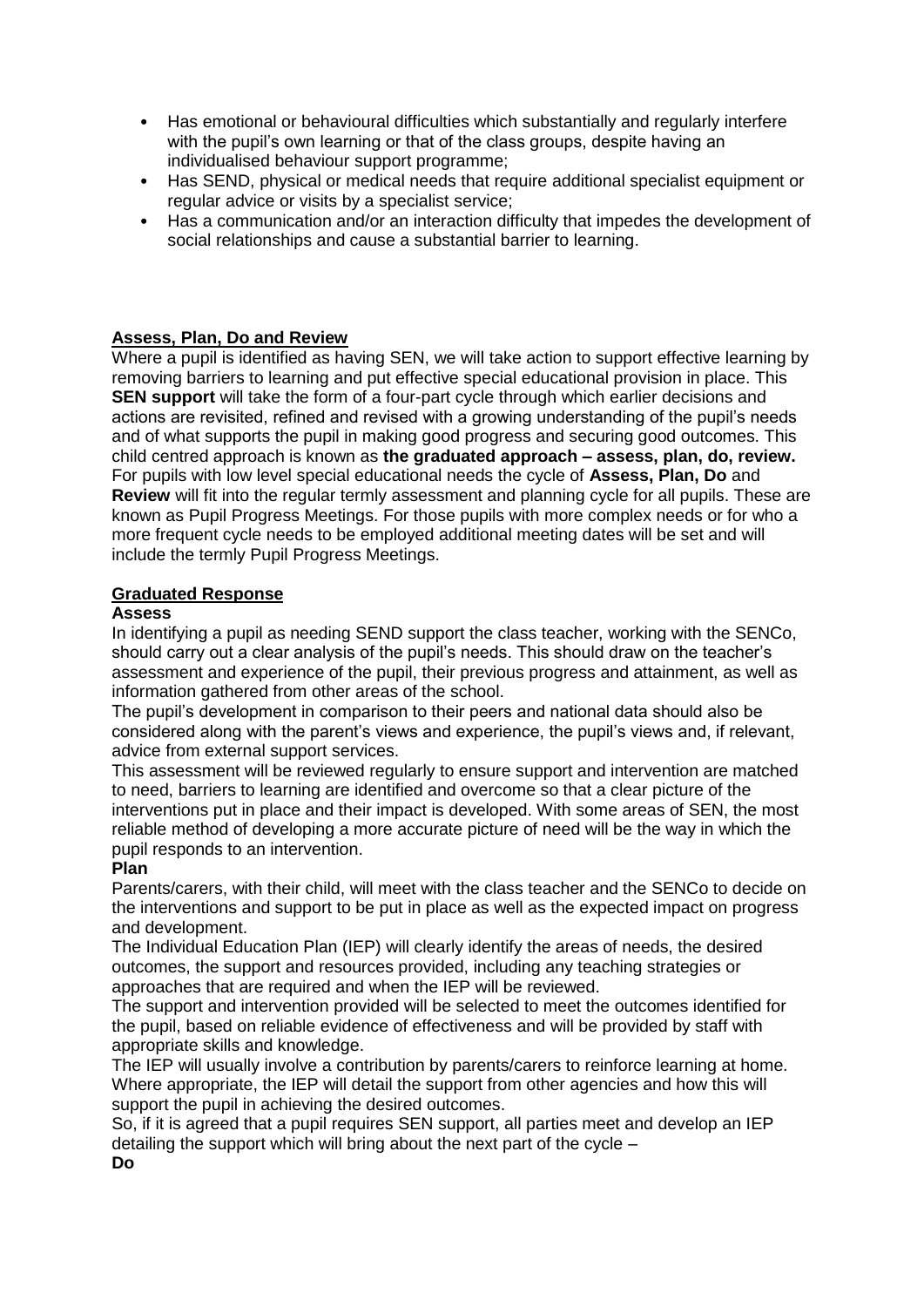The class teacher remains responsible for working with the pupil on a daily basis and will work closely with any teaching assistants or specialist staff involved, to plan and assess the impact of support and interventions and how they can be linked to classroom teaching. The SENCo will support the class teacher in the further assessment of the pupil's needs, in problem solving and advising on the effective implementation of support. The level of support will depend solely on the needs of the pupil some examples include: small group work, 1:1 interventions, specialist equipment, use of ICT.

The class teacher is responsible for the daily implementation of the plan.

#### **Review**

There will be a review of the IEP on the date previously agreed. This review will evaluate the impact and quality of the support and interventions and include the views of the pupil and their parents/carers.

Parents/carers will be given information about the impact of the support and interventions provided enabling them to be involved with planning the next steps. Where appropriate other agencies will be asked to contribute to this review.

Where a pupil has complex needs involving more than one agency it will depend on the pupils needs and the frequency of the educational reviews as to whether external agencies attend each educational review, this will be agreed at the initial meeting.

This review will feedback into the analysis of the pupil's needs, then the class teacher, working with the SENCo, will revise the support in light of the pupil's progress and development, with decisions on any changes made in consultation with the parent and the pupil.

Where there is a sustained period of insufficient or no progress, the school may decide to gain involvement and advice from a specialist or external agency. The school will consult with parents/carers before involving a specialist or external agency.

#### **Exit Criteria**

When a pupil has made sufficient progress in their area of need that they no longer require any provision that is *different from* or *additional to* that which is normally available as part of high quality and differentiated teaching they will no longer be seen as requiring SEN Support. At this point, through discussion and agreement with parents/carers the pupil will be removed from the schools SEN register.

#### **Parental Involvement**

Throughout the whole process, parents are notified of any updates regarding their child's learning. We believe in parents as partners approach and encourage fluid communication between parents, teachers, SENCo, head teacher and Specialist advisers/healthcare professionals

#### **Accessibility**

Pupils with SEND will be given access to the curriculum through the specialist SEND provision provided by the school as is necessary, as far as possible, taking into account the wishes of their parents and the needs of the individual. Every effort will be made to educate pupils with SEND alongside their peers in a mainstream classroom setting. Where this is not possible, the SENCO will consult with the pupil's parents for other flexible arrangements to be made. Regular training and learning opportunities for staff on the subject of SEND and SEND teaching are provided both in school and across the family of schools. Staff members are kept up to date with teaching methods which will aid the progress of all pupils including those with SEND. In class provision and support are deployed effectively to ensure the curriculum is differentiated where necessary. We make sure that individual or group tuition is available where it is felt pupils would benefit from this provision. We set appropriate individual targets that motivate pupils to do their best, and celebrate achievements at all levels.

The school is compliant with the Equality Act 2010 and Accessibility legislation; our accessibility plan can be found on our school website. It is accessible for wheelchair users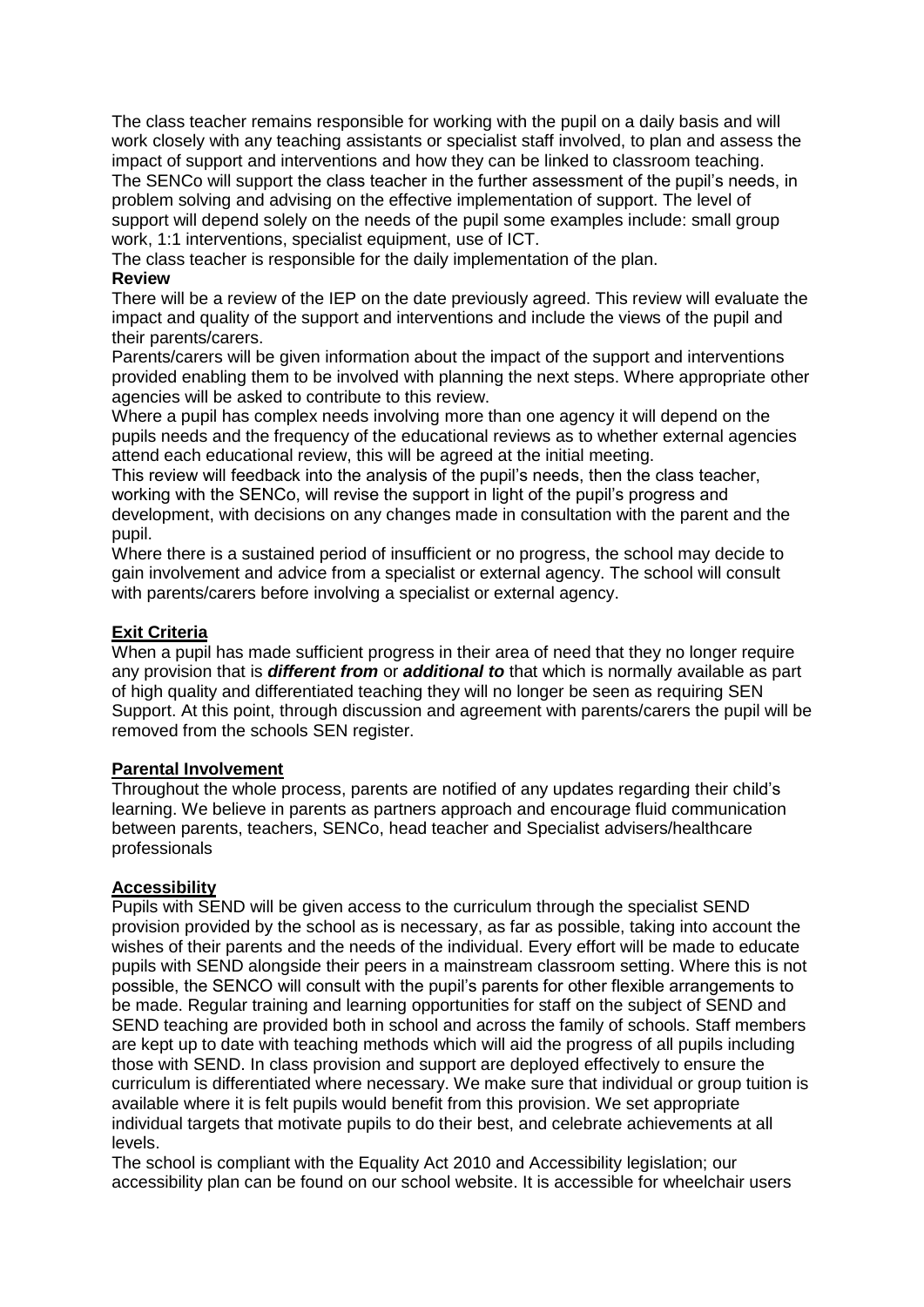using the Camp Road entrance. The school has a disabled toilet facility, lifts and also accessible doorways.

### **Access to extra-curricular activities**

All of our children have equal access to lunchtime and after school clubs which develop engagement with the wider curriculum. Where necessary, we make accommodation and adaptation to meet the physical and learning needs of our children. Class trips are part of our curriculum and we aim for all children to benefit from them. No child is excluded from a trip because of SEND or medical needs.

# **Statutory Assessment of Needs (EHC)**

Where, despite the school having taken relevant and purposeful action to identify, assess and meet the Special Educational Needs and/or Disabilities of the pupil, the child has not made expected progress, the school or parents/carers should consider requesting an Education, Health and Care (EHC) needs assessment. The evidence gathered through the regular review of IEPs will help the Local Authority (LA) in determining when this statutory assessment of needs is required.

Where a pupil has an Education Health and Care Plan (EHCP), the Local Authority must review the plan every twelve months as a minimum. Schools have a duty to co-operate so Maryport C of E Primary School will hold annual review meetings on the behalf of Cumbria LA and complete the appropriate paperwork for this process.

# **Monitoring and Evaluation of SEND**

Regular monitoring of the quality of provision for all pupils including those with SEND follows the schools assessment and monitoring calendar. In addition the cycle of Assess, Plan, Do and Review ensures that pupils with SEND have their individual provision reviewed regularly, and at least termly. Additional training, advice and support will be provided to teaching staff where necessary in order to facilitate pupil progress and to meet pupil needs. Pupil progress is tracked half-termly and where pupils are not making sufficient progress additional information is sought and appropriate action taken.

#### **Supporting Pupils and Families**

We value and accept the positive role and contribution parents/carers can make. We make every effort to work in full co-operation with parents/carers, recognising and respecting their roles and responsibilities. Parents/carers are encouraged to work with the school and other professionals to ensure that their child's needs are identified properly and met as early as possible.

In order that they play an active part in their child's development, the school endeavours to provide parents/carers with the relevant information so they can reinforce learning in the home.

At Maryport C of E Primary School we endeavour to support parents/carers so that they are able to:

- Feel fully supported and taken seriously should they raise a concern about their child
- Recognise and fulfil their responsibilities and play an active and valued role in their child's education
- Understand procedures and documentation
- Make their views known about how their child is educated
- Have access to information, advice and support during assessment and any related decision-making process about special educational provision.

Parents/carers of a child with EHCP will have the opportunity to meet with the SENCo at least *once* a year formally. The SENCo is happy to meet with parents/carers at a mutually convenient time too.

Parents/carers are also encouraged to visit the Cumbria County Council Local Offer website <https://localoffer.cumbria.gov.uk/> This website provides valuable information about different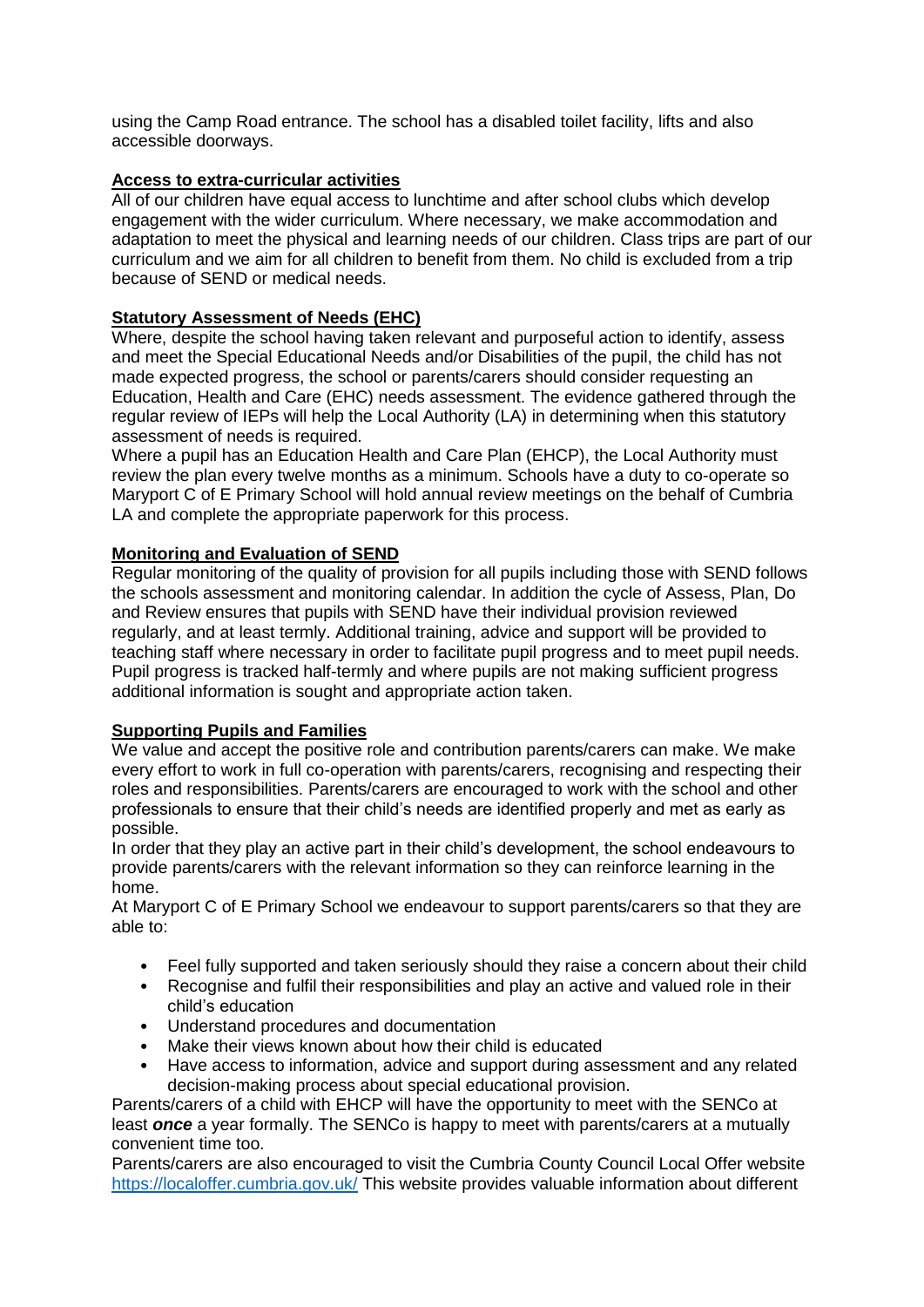agencies, services and resources for children, young people with SEND and their families in addition to school resources and information.

#### **Supporting Pupils with Medical Conditions**

The school recognises that pupils at school with medical conditions should be properly supported so that they have full access to education, including school trips and physical education. Some children with medical conditions may be disabled and where this is the case the school will comply with its duties under the Equality Act 2010.

Some may also have special educational needs (SEN) and may have a statement, or Education, Health and Care (EHC) plan which brings together health and social care needs, as well as their special educational provision and the SEND Code of Practice (2014) is followed.

Appropriate person-centred arrangements are in place to support pupils with medical conditions. Please request a copy of our medical needs policy which provides details of the suggested recommendations published by DfE.

#### **Children in Hospital**

The SENCo responsible for ensuring that pupils with health needs have proper access to education will liaise with other agencies and professionals\*, as well as parents/carers, to ensure good communication and effective sharing of information. This will enable optimum opportunities for educational progress and achievement.

\* E.g. *medical agencies, Educational Psychology etc*

#### **Children in Care**

When a child is in care, the carers are accorded the same rights and responsibilities as parents. In this case, the school will appoint a member of staff and a governor on the Whole Child Committee for Looked after Children.

#### **Pupil Voice**

We hold the views of pupils highly and recognise the importance of gaining genuine pupil views in promoting the best pupil outcomes. Pupils are able to share their views in a number of different ways (appropriate to age and ability).

These views are welcome at any time but are specifically sought as part of their annual review, as part of their Pupil Progress Meetings and at the end of a targeted intervention. We ask all pupils to contribute to the setting of their own outcomes.

#### **Partnership with External Agencies**

The School is supported by a wide range of different agencies and teams. The schools SEN local offer details which agencies the school have worked with recently. This report can be found on the school website and is up-dated annually.

#### **Transition**

A change of school, class and staff can be an exciting, yet anxious time for all pupils. We recognise that this can be very challenging for some pupils with SEND. We endeavour to make sure these periods of change are carefully managed in a sensitive way to provide continuity of high quality provision and reassurance to pupils and families. We offer individual tailored transition programmes based on the unique needs of the child. Aspects of the tailored program could include; transition meetings with pupil, family and SENDCO(s), a visit to the new school/class on a regular basis. The SENDCO will also attend all transition open afternoons whereby parents can discuss their concerns or arrange a time to chat.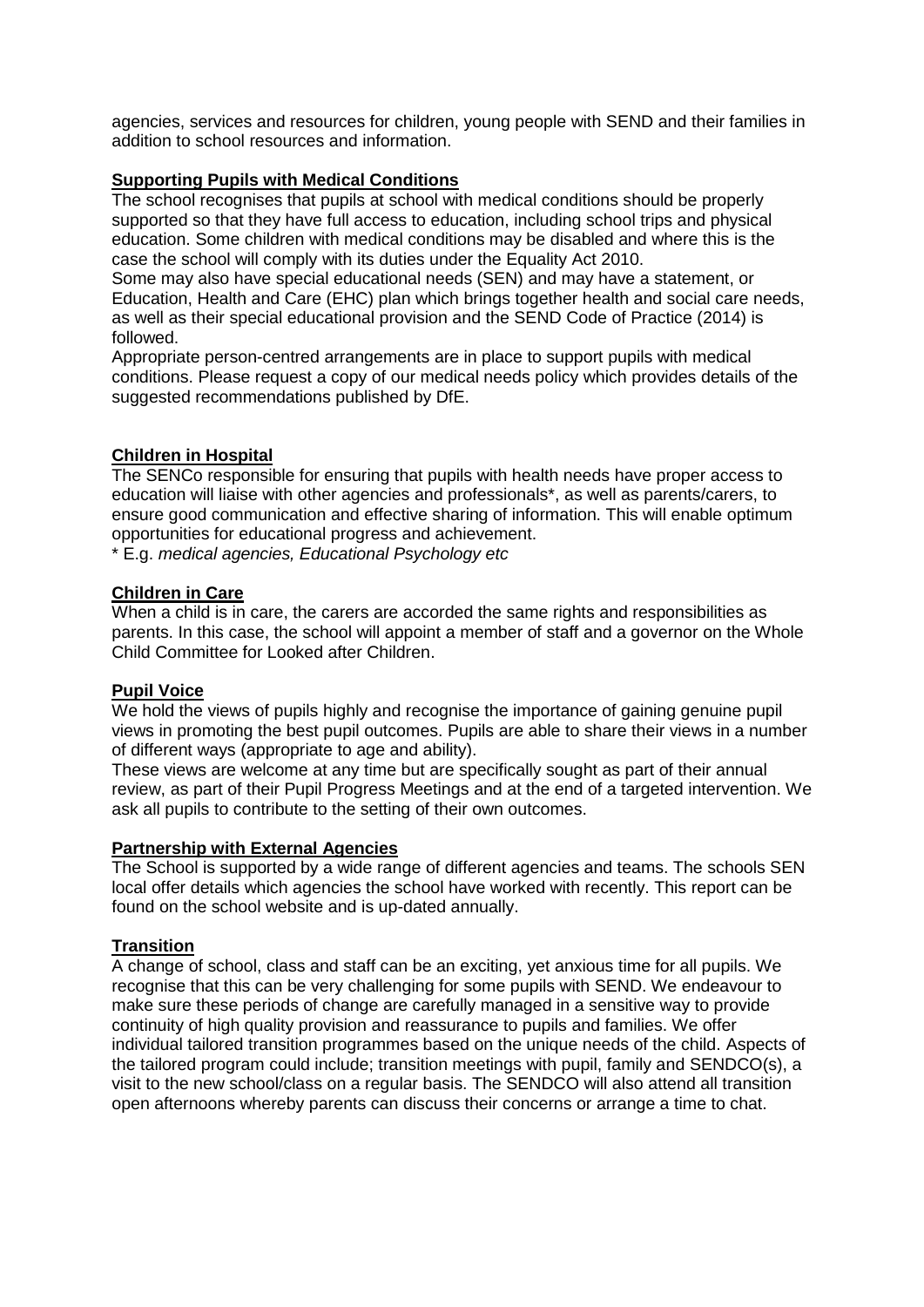# **Data Protection**

EHC plans will be kept securely so that no unauthorised persons do not have access to it. EHC plans will not be disclosed without the consent of the child's parents/carers, except for specified purposes or in the interests of the child.

# **Training and Resources**

# *Allocation of resources*

- Resources are allocated to support children with identified needs as identified previously.
- Each year we map our provision to show how we allocate human resources to each year group; this is reviewed regularly and can change during the academic year, responding to the changing needs within our classes.
- This support may take the form of differentiated work in class, support from a Teaching Assistant (TA) in focused intervention in groups, or for individuals.
- Specialist equipment, books or other resources, including the use of ICT, that may help the pupil are purchased as required

# **Continuing Professional Development (CPD) for Special Educational Needs**

- Training for staff in SEND is provided as and when needed according to the pupil's areas of need detailed in their IEP e.g. Autism Awareness training.
- The SENCO and other SLT members provide regular CPD to other staff in school in specific aspects of meeting the needs of pupils with SEN.
- All staff have regular CPD meetings. The progress of all pupils including those with SEND is a core aspect of the appraisal process and appraisal targets will look at how to develop staff skills in meeting individual pupil needs as necessary.
- Teaching assistants are engaged in an ongoing training whereby the role of the teaching assistant is developed.
- External trainers are brought in periodically to address more specialist training needs such as dealing with specific medical conditions (e.g. epilepsy) or to train staff in the use of specific interventions.
- Peer support and quidance is available daily for all staff in school and some of the best training development occurs through professional dialogue with colleagues looking at meeting the specific needs of a pupil.

# **Funding**

Funding for SEN in mainstream schools is mainly delegated to the schools' budget. It is the expectation that schools provide support to their pupils with SEN from their SEN budget. Where a pupil requires an exceptionally high level of support that incurs a greater expense, the school can make a request for Additional Resource.

The school will need to be able to demonstrate how it has spent the funding to date and the impact of this as well as demonstrating why further additional funding is required and how it would be used. This additional 'top-up' funding is then paid from the local authorities high needs block into the school's budget.

# **Personal Budgets**

Personal Budgets are only available to pupils with an Education, Health and social Care Plan (EHCP) or pupils who are currently under-going a needs assessment for an EHCP. Funding can be made available to parents/carers as a personal budget for them to commission their own provision for their child under certain conditions.

Parents/carers who would like to enquire further about using the personal budget should speak in the first instance to the SENCO.

# **Roles and Responsibilities**

Provision for pupils with special educational needs is a matter for the school as a whole. In addition to the Governing Body, Head Teacher and SENCo, all members of staff have important responsibilities.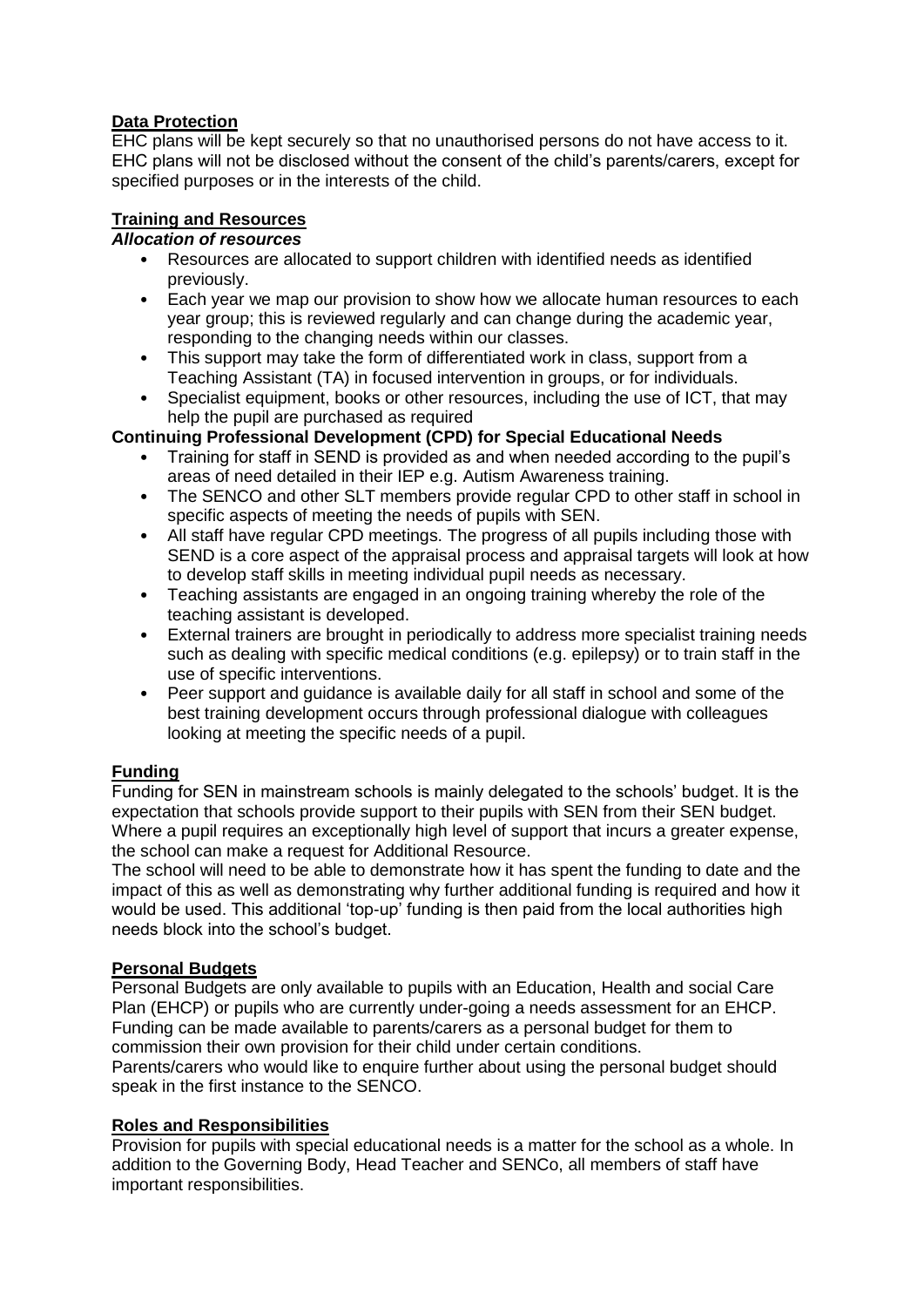# **Governing Body**

The Governing Body endeavours to follow the guidelines as laid down in the SEND Code of Practice (2015) to:

- use their best endeavours to make sure that a child with SEN gets the support they need – this means doing everything they can to meet children and young people's Special Educational Needs
- ensure that children and young people with SEN engage in the activities of the school alongside pupils who do not have SEN
- designate a teacher to be responsible for co-ordinating SEN provision the SEN coordinator, or SENCO.
- inform parents/carers when they are making special educational provision for a child
- prepare a SEN information report and their arrangements for the admission of disabled children, the steps being taken to prevent disabled children from being treated less favourably than others, the facilities provided to enable access to the school for disabled children and their accessibility plan showing how they plan to improve access progressively over time.

#### **Headteacher**

The Headteacher has responsibility for the day-to-day management of all aspects of the school's work, including provision for children with special educational needs. The Headteacher will keep the Governing Body fully informed on Special Educational Needs issues. The Headteacher will work closely with the SENCo and the Governor with responsibility for SEND.

# **SENCo**

In collaboration with the Headteacher and Governing Body, the SENCO determine the strategic development of the SEND policy and provision with the ultimate aim of raising the achievement of pupils with SEND.

The SENCo takes day-to-day responsibility for the operation of the SEND policy and coordinates the provision for individual children, working closely with staff, parents/carers and external agencies. The SENCo provides relevant professional guidance to colleagues with the aim of securing high-quality teaching for children with special educational needs. Through analysis and assessment of children's needs, and by monitoring the quality of teaching and standards of pupils' achievements and setting targets, the SENCo develops effective ways of overcoming barriers to learning and sustaining effective teaching. The SENCo liaises and collaborates with class teachers so that learning for all children is given equal priority.

#### **The principle responsibilities for the SENCo include***:*

- Overseeing the day-to-day operation of the SEND policy
- Co-ordinating provision for SEND pupils and reporting on progress
- Advising on the graduated approach to providing SEN support Assess, Plan, Do, Review
- Advising on the deployment of the school's delegated budget and other resources to meet pupils' needs effectively
- Monitoring relevant SEN CPD for all staff
- Overseeing the records of all children with special educational needs and ensuring they are up to date
- Liaising with parents/carers of children with special educational needs
- Contributing to the in-service training of staff
- Being a point of contact with external agencies, especially the local authority and its support services